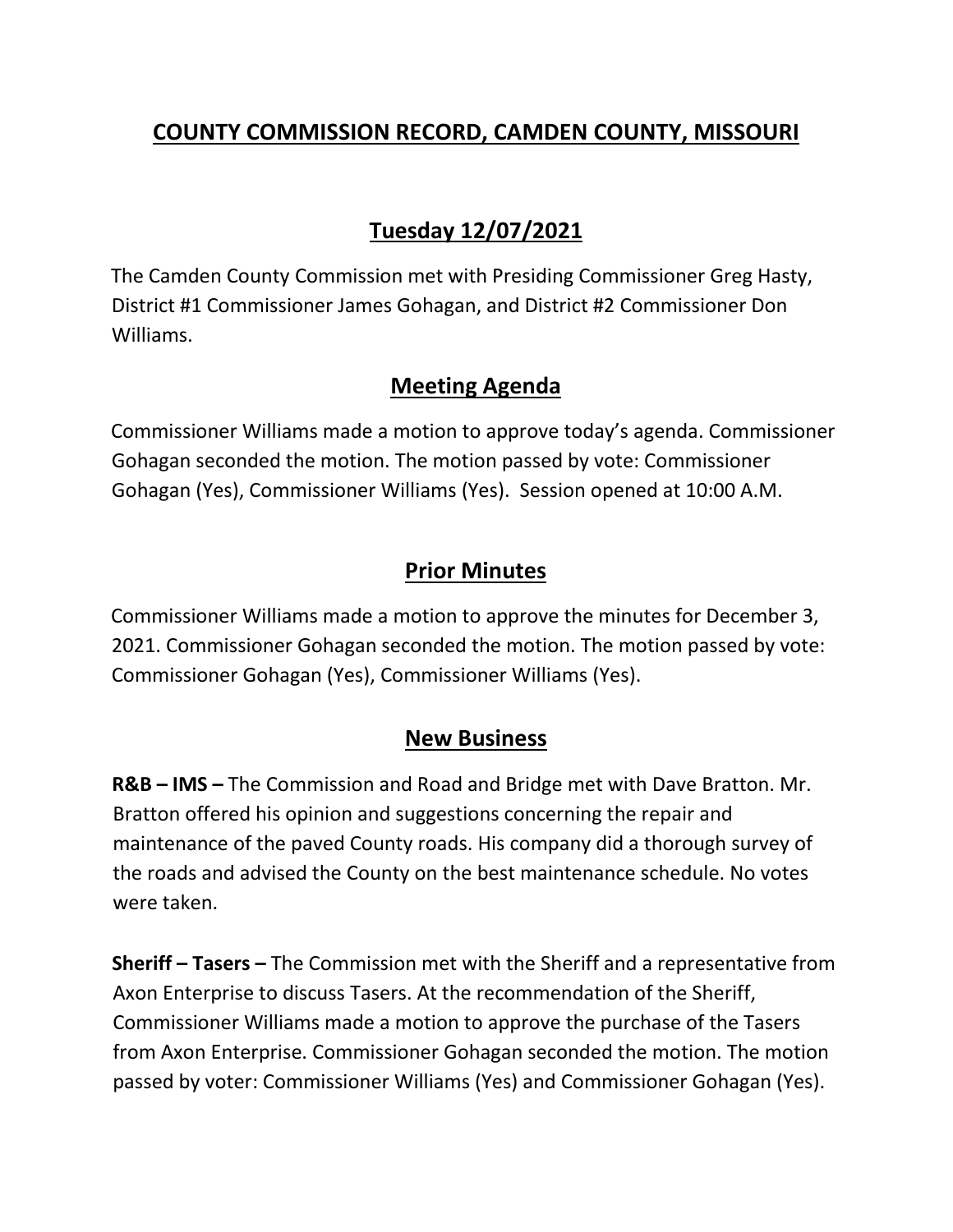Tax Abatements - Commissioner Gohagan made a motion to ratify the tax abatements for November tentatively approved previously by a commissioner. Commissioner Williams seconded the motion. The motion passed by vote: Commissioner Williams (Yes) and Commissioner Gohagan (Yes).

#### **TAX ABATEMENTS**

The Commission ratifies these tax abatements tentatively approved previously by a County Commissioner.

Date:  $\triangle$ ee.  $7,2021$ For Month: <u>November</u> Numbers:  $4/36 - 5497$ 

Greg <u>S</u>ohagan l n Don Williams